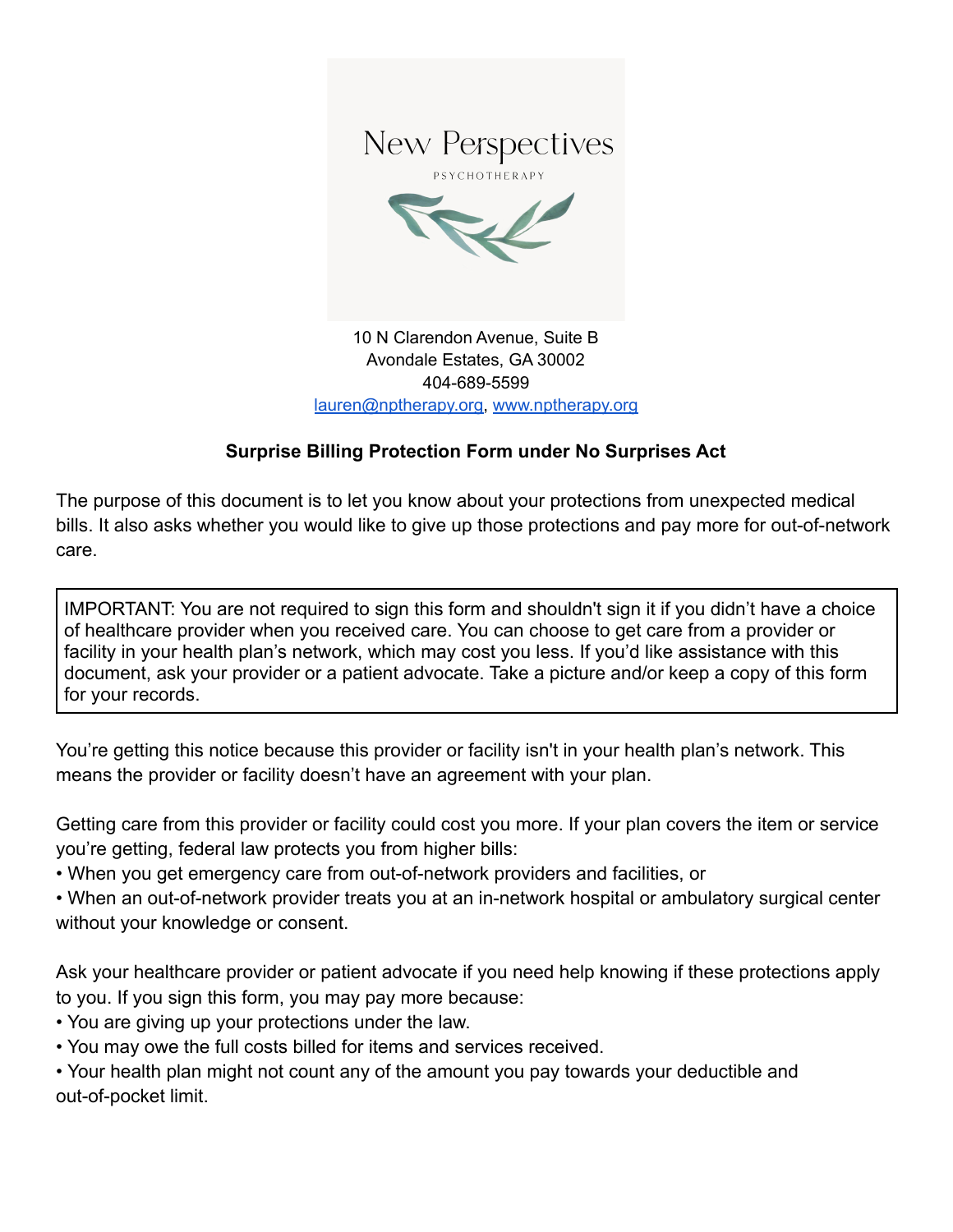Contact your health plan for more information. You shouldn't sign this form if you didn't have a choice of providers when receiving care. For example, if a doctor was assigned to you with no opportunity to make a change. Before deciding whether to sign this form, you can contact your health plan to find an in-network provider or facility. If there isn't one, your health plan might work out an agreement with this provider or facility, or another one. See your "Good Faith Estimate" (GFE) for your cost estimate.

### **Estimate of what you could pay:**

Cilent name:\_\_\_\_\_\_\_\_\_\_\_\_\_\_\_\_\_\_\_\_\_\_\_\_\_\_\_\_\_\_\_\_\_\_\_\_\_\_\_\_\_\_\_\_\_\_\_\_\_\_\_\_\_\_\_\_\_\_\_

Out-of-network provider(s) name or facility name: Lauren Shemain, LCSW, of New Perspectives **Psychotherapy** 

Total cost estimate of what you may be asked to pay (annually):

- ► Review your detailed estimate (Good Faith Estimate).
- ► Call your health plan. Your plan may have better information about how much you will be asked to pay. You also can ask about what's covered under your plan and your provider options.
- ► Questions about your rights? Contact the Secretary of State of Georgia at [soscontact@sos.ga.gov](mailto:soscontact@sos.ga.gov) or

[https://www.cms.gov/files/document/model-disclosure-notice-patient-protections-against-surprise-billi](https://www.cms.gov/files/document/model-disclosure-notice-patient-protections-against-surprise-billing-providers-facilities-health.pdf) [ng-providers-facilities-health.pdf](https://www.cms.gov/files/document/model-disclosure-notice-patient-protections-against-surprise-billing-providers-facilities-health.pdf).

# **Prior Authorization or other care management limitations:**

Except in an emergency, your health plan may require prior authorization (or other limitations) for certain items and services. This means you may need your plan's approval that it will cover an item or service before you get them. If prior authorization is required, ask your health plan about what information is necessary to get coverage.

### **Understanding your options**:

You can also get the items or services described in this notice and good faith estimate from providers who are in-network with your health plan.

# **By signing, I give up my federal consumer protections and agree to pay more for out-of-network care**:

With my signature, I am saying that I agree to get the items or services from:

 $\Box$  Lauren Shemain, LCSW (New Perspectives Psychotherapy)

With my signature, I acknowledge that I am consenting of my own free will and am not being coerced or pressured. I also understand that: